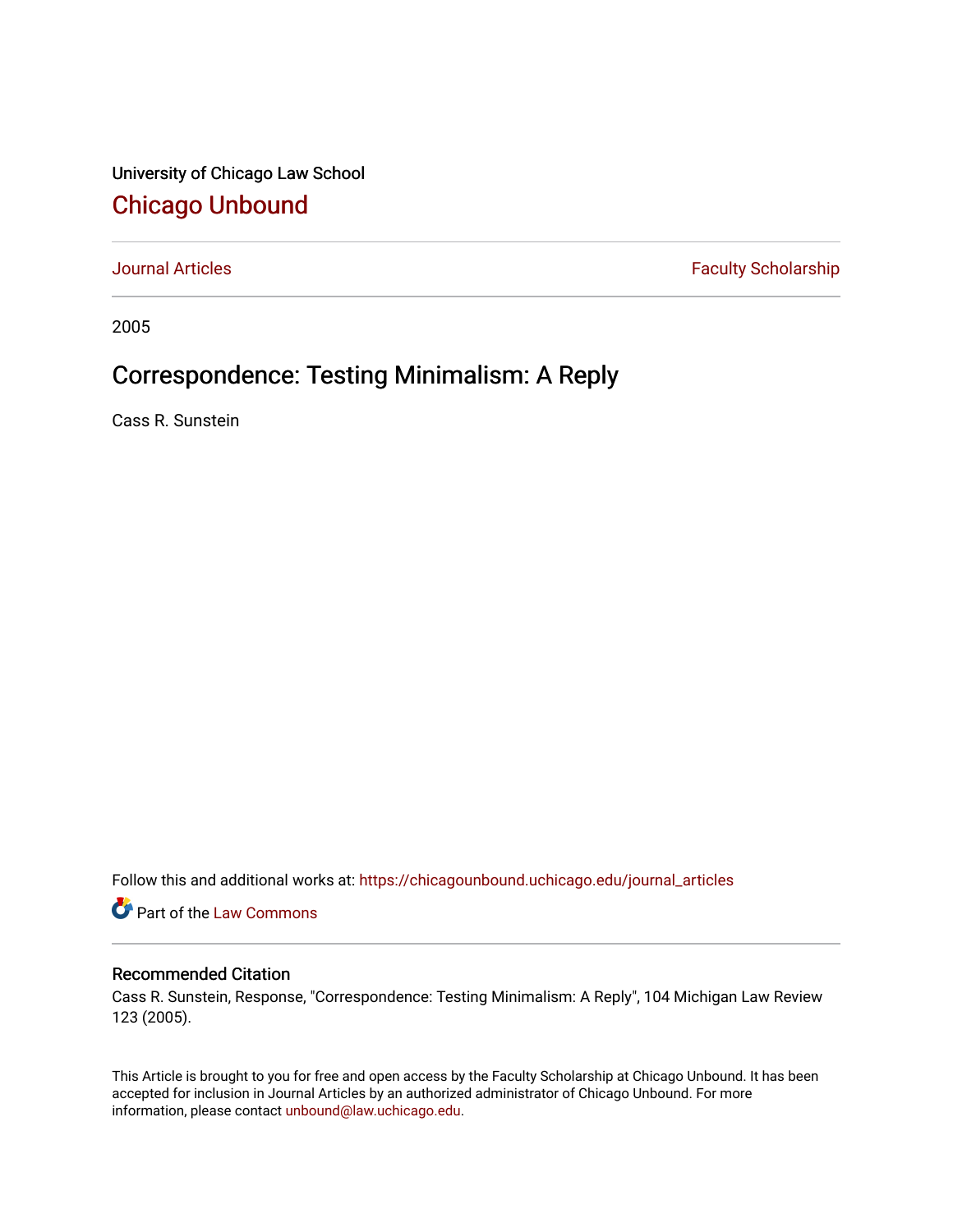## **TESTING MINIMALISM: A REPLY**

## *Cass R. Sunstein \**

Some judges are less ambitious than others; they have minimalist tendencies. Minimalists are unambitious along two dimensions. First, they seek to rule narrowly rather than broadly. In a single case, they do not wish to resolve other, related problems that might have relevant differences. They are willing to live with the costs and burdens of uncertainty, which they tend to prefer to the risks of premature resolution of difficult issues.<sup>1</sup> Second, minimalists seek to rule shallowly rather than deeply, in the sense that they favor arguments that do not take a stand on the foundational debates in law and politics. They prefer incompletely theorized agreements, by which diverse people, from their different perspectives, can unite behind modest rather than immodest theorizing.<sup>2</sup> They believe that such agreements recognize the difficulty of resolving foundational debates, and that they also allow people, including judges, to show one another a large measure of mutual respect.

In prominent cases, some judges favor minimalism, and others do not. Justice O'Connor, for example, has often shown a preference for case-bycase judgments that leave the most difficult questions for another day.<sup>3</sup> Justice Scalia, by contrast, is no minimalist.<sup>4</sup> He endorses an ambitious theory of constitutionalism—"originalism"—and he often uses that theory to decide cases.<sup>5</sup> Much of the time, he prefers to rule broadly rather than narrowly, because of his preference for rule-bound judgments that give clear guidance for the future. Of course minimalism and maximalism should be seen as relative rather than absolute. Justice O'Connor is a minimalist, much of the time, but she does not always follow a minimalist path, and even when she does, she does not say that her rulings are limited to people with the same initials as the parties to the particular litigation.

2. *See* Cass R. Sunstein, *Incompletely Theorized Agreements,* 103 HARV. L. REV. 1733 (1995).

3. *See, e.g.,* Lawrence v. Texas, 539 U.S. 558, 579-85 (2003) (O'Connor, J., concurring); City of Chicago v. Morales, 527 U.S. 41, 64-69 (1999) (O'Connor, J., concurring); Washington v. Glucksberg, 521 U.S. 702, 736-38 (1997) (O'Connor, J., concurring).

*4. See* Antonin Scalia, *The Rule of Law as a Law of Rules,* 56 U. CHI. L. REV. 1175 (1989).

*5. See* Antonin Scalia, *Originalism: The Lesser Evil,* 57 U. CIN. L. REv. 849 (1989).

Karl N. Llewellyn Distinguished Service Professor of Jurisprudence, University of Chicago Law School and Department of Political Science. A.B. 1975, J.D. 1978, Harvard.-Ed.

*<sup>1.</sup> E.g.,* RICHARD A. POSNER, LAW, PRAGMATISM, **AND** DEMOCRACY **80** (2003):

The pragmatic judge tends to favor narrow over broad grounds of decision in the early stages in the development of a legal doctrine.... What the judge has before him is the facts of the particular case, not the facts of future cases. He can try to imagine what those cases will be like, but the likelihood of error in such an imaginative projection is great. Working outward, in stages, from the facts before him to future cases with new facts that may suggest the desirability of altering the contours of the applicable rules, the judge avoids premature generalization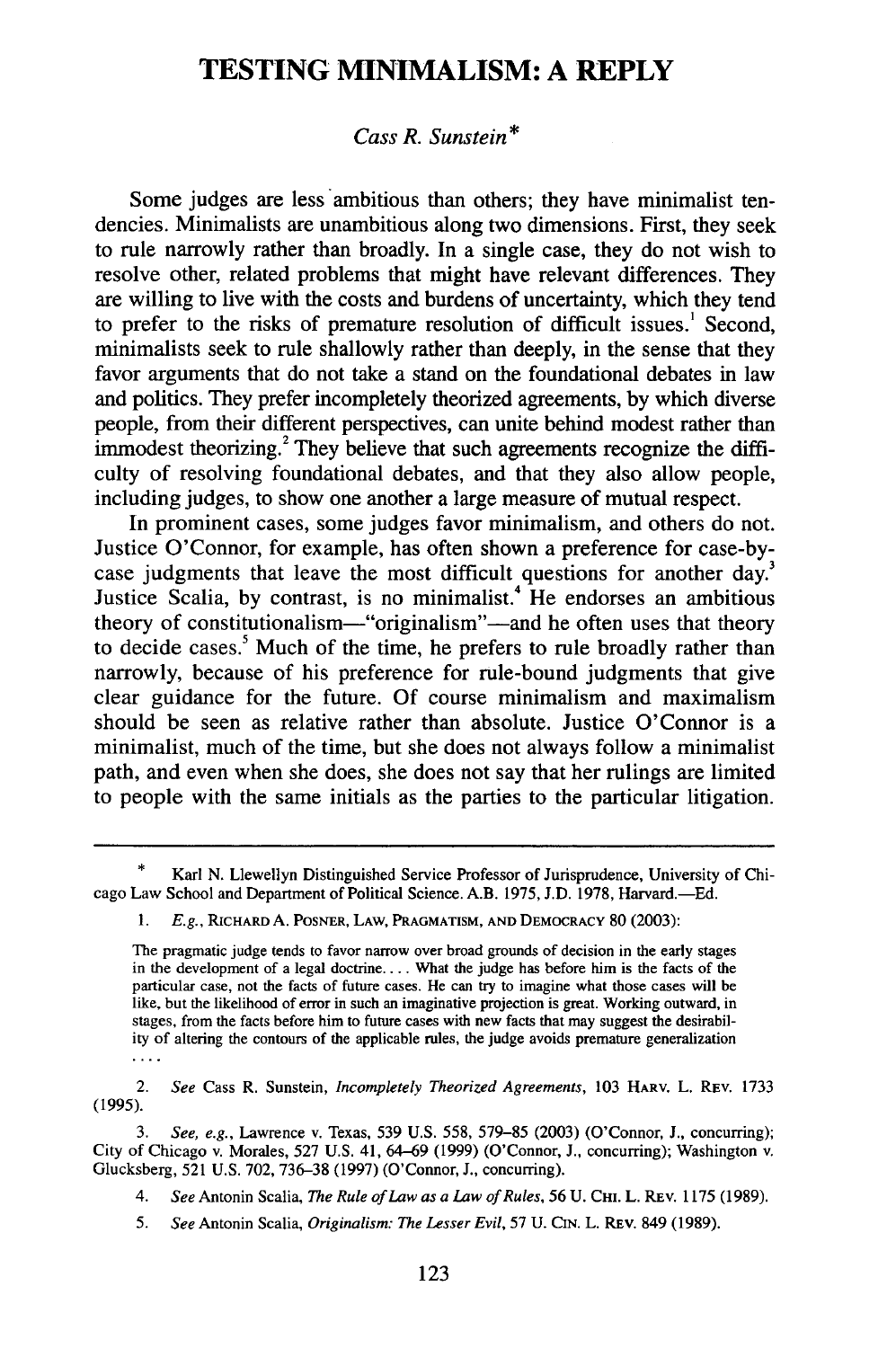Justice Scalia has maximalist tendencies, but he does not try, in a single equal protection case, to resolve all imaginable equal protection cases.

I am extremely grateful to Neil Siegel for his generous and careful analysis of my claims about minimalism and the Supreme Court.<sup>6</sup> Siegel offers three objections to those claims.<sup>7</sup> First, he contends that minimalism has not been precisely defined, and that the presence of diverse and inconsistent definitions makes it difficult to test the claim that any particular court, or any particular decision, is minimalist in character. Second, Siegel claims that the most usable definition of minimalism is palpably inconsistent with Court's behavior during the 2003 term (and probably more generally). Third, he contends that minimalism, suitably defined, is unattractive, among other things because it violates the Supreme Court's roles as guide and as guardian. These are instructive objections. But the disagreement between Siegel and me is smaller (more minimal!) than it appears, and I hope that a few clarifying remarks will help to illuminate both the nature and the uses of the minimalist project.

### **1. MINIMALISMS**

What is minimalism? Let us begin with three distinctions. First, *procedural minimalism* entails an effort to limit the scope and ambition of judicial rulings; procedural minimalism should be distinguished from what I call *minimalism's substance,* which entails an identifiable set of substantive commitments (to, for example, fair procedures and the rule of law).<sup>8</sup> Second, procedural minimalism as a general category should be distinguished from the subcategory of *democracy-forcing minimalism,* which involves an effort to issue narrow rulings that do not mandate ultimate outcomes but that force decisions by politically accountable actors.<sup>9</sup> The Court might, for example, refuse to resolve a hard constitutional problem and rule more narrowly that Congress must authorize an intrusion on constitutionally sensitive interests.<sup>10</sup> Third, denials of certiorari and justiciability doctrines, by which the Court refuses to reach the merits, should be distinguished from narrow and incompletely theorized judgments, by which the Court resolves the merits

<sup>6.</sup> Neil S. Siegel, *A Theory in Search of a Court, and Itself.- Judicial Minimalism at the Supreme Court Bar,* 103 MICH. L. REv. 1951 (2005).

<sup>7.</sup> He focuses on CASS R. **SUNSTEIN, ONE CASE AT A** TIME (1999) [hereinafter SUNSTEIN, **ONE CASE AT A** TIME] and Cass R. Sunstein, **Op-Ed,** *The Smallest Court in the Land,* N.Y. TIMES, July 4, 2004, § 4 (Week in Review), at 9 [hereinafter Sunstein, *The Smallest Court].* I discuss minimalism at various points in CAss R. **SUNSTEIN,** RADICALS **IN** ROBES: WHY EXTREMIST RIGHT-WING COURTS ARE WRONG FOR AMERICA (forthcoming 2005).

<sup>8.</sup> *See* **SUNSTEIN, ONE CASE AT A** TIME, *supra* note 7, at 61-68. In particular, see the suggestion that it is "important to distinguish between minimalist procedure and minimalist substance." *Id.* at 61.

<sup>9.</sup> *Id.* at 24-36.

<sup>10.</sup> *See, e.g.,* Kent v. Dulles, 357 U.S. **116** (1958).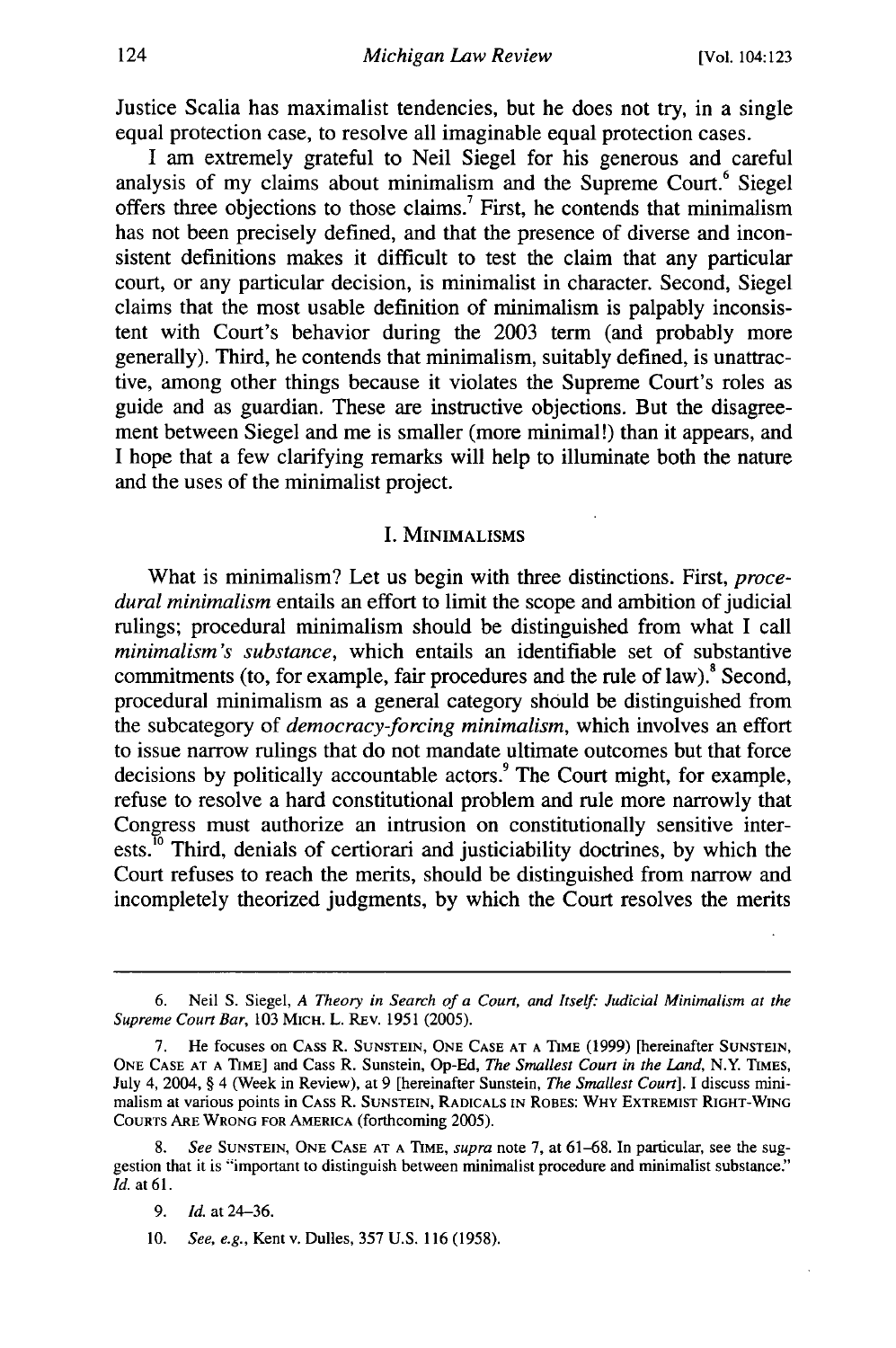but without much foreclosing the future.<sup>11</sup> When the Court denies certiorari, or holds that a decision is unreviewable, it is adopting a form of procedural minimalism, but that form is importantly different from narrow and incompletely theorized judgments. I hope that I made these distinctions adequately in earlier writings, but very possibly not; Siegel is certainly correct to insist on their importance.

Siegel's principal concern, and mine as well, is procedural minimalism in the form of narrow and incompletely theorized rulings. Quoting from a 2004 op-ed of mine, Siegel suggests that procedural minimalism requires courts to decide "the largest issues of the day  $\ldots$  as narrowly as possible."<sup>12</sup> Hence he offers a testable hypothesis, to the effect that a decision is minimalist if it involves an "intentional choice by a majority of the Justices ... to decide a case on the narrowest and shallowest grounds reasonably open to them, even though broader and deeper rationale(s) were reasonably available." $^{13}$ 

Siegel should certainly be commended for offering a testable hypothesis, as I did not. He is right to say that there is a great deal of room for empirical work on the Supreme Court's uses of minimalism. But I never meant to suggest that members of the Court pursue minimalism with the intensity and rigor suggested by Siegel's hypothesis. To be sure, it is possible to imagine a set of judges, or perhaps even a court, taking the trouble to identify the possible rationales for certain decisions and consistently selecting the narrowest and less ambitious of these. But no real-world court is likely to act in this way; and for reasons that Siegel identifies, such a court would be nothing to celebrate, if only because it would give so little guidance for the future. A court of this kind would turn minimalism into a kind of dogma or theology. It would not use minimalism on the intensely pragmatic grounds that sometimes support it.<sup>14</sup>

When I suggest that the current Supreme Court (often) favors procedural minimalism, then, I mean to say only that in the most difficult and controversial domains, the Court tends to choose relatively narrow and unambitious grounds.<sup>15</sup> The Court has not accepted a large-scale theory of constitutional interpretation; it proceeds by building cautiously on precedent, in the fashion of common law courts. Unfortunately, my claim-that minimalists prefer relatively narrow and unambitious

- 12. Siegel, *supra* note 6, at 1954 (quoting Sunstein, *The Smallest Court, supra* note 7).
- 13. Siegel, *supra* note **6,** at 1963.

14. *See* SUNSTEIN, ONE CASE AT **A** TIME, *supra* note 7, at 46-60. Note, in the spirit of Siegel's critique, that a decision that is both wide and deep might also leave many issues undecided. Consider, for example, a decision to the effect that people have a constitutional right, on autonomy grounds, to avoid "undue burdens" on their medical choices. Courts that leave things undecided after broad and ambitious rulings should not be treated as minimalist.

Siegel identifies this possibility. Siegel, *supra* note 6, at 2016. He adds that the suggestion that the Court favors *"relatively* narrow and shallow holdings" is "less clearly inaccurate," and notes that this claim could be tested empirically. *Id.* at 2019. I agree.

*<sup>11.</sup> See* SUNSTEIN, ONE CASE AT A TIME, *supra* note **7,** at 39-41.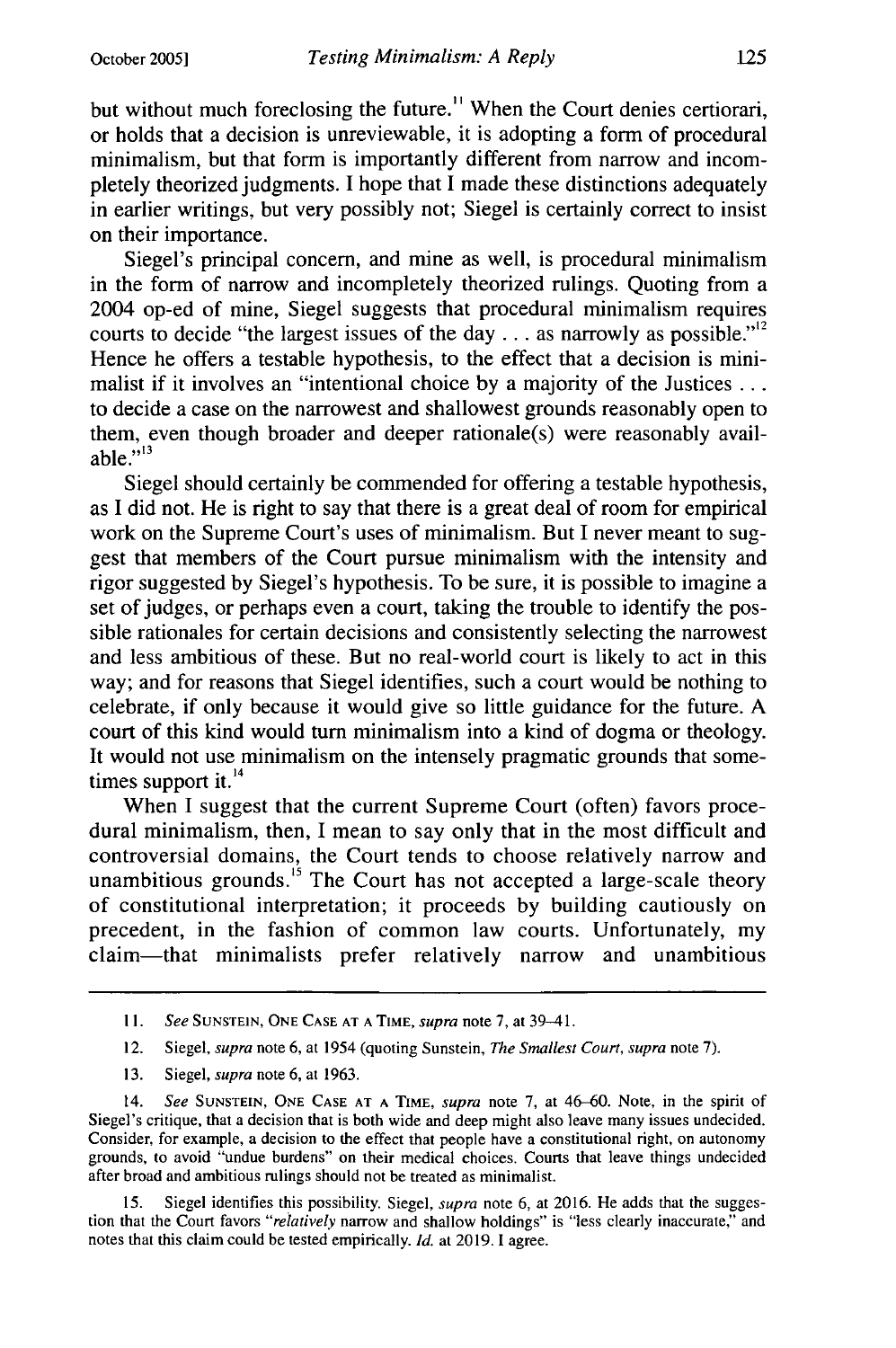grounds-is not entirely easy to test empirically. To test that claim, it would be necessary to identify a large number of cases, to specify the possible grounds for decision, and to see how often the Court selected narrower grounds in the face of competing possibilities. It would also be necessary to specify what counts as minimalism along all relevant dimensions, and to decide how to count a decision in which minimalism along one dimension (say, avoiding the merits) produces maximalism along another dimension (say, through a wide ruling on standing). A great deal of coding would be necessary by people with internal understanding of the relevant cases. Notwithstanding the difficulties, there is a great deal of room for empirical testing of minimalism. In the absence of empirical work, I can suggest only that in many of the most prominent cases in recent years, the Court has rejected both width and depth. Siegel himself offers a number of examples. $16$ 

#### II. MINIMALisM FALSIFIED?

As I have said, Siegel understands minimalism in absolute rather than relative terms, as involving an intentional decision "to decide a case on the narrowest and shallowest grounds reasonably open to" the Court.<sup>17</sup> He explores a number of decisions from the October 2003 term to see whether the Court was minimalist in that sense. He finds that if this is the right account of minimalism, the Court has not consistently followed it.

Consider a few examples. In *Blakely v. Washington*,<sup>18</sup> the Court did refuse to decide the validity of the Federal Sentencing Guidelines, but that should be unsurprising; what matters is that the Court could have ruled on the Sixth Amendment question in a way that was more narrowly limited to the facts. In *McConnell v. Federal Election Commission,'9* the Court left many issues undecided and generally avoided width, but it did not rule on the narrowest possible grounds, especially in its expansive understanding of "corruption" in politics.<sup>20</sup> Siegel agrees that the Court pursued a fairly minimalist path in *Locke v. Davey*<sup>21</sup> and *Tennessee v. Lane*,<sup>22</sup> though more in the latter case than in the former.<sup>23</sup> But he does not find minimalism in two of the Court's most eagerly awaited decisions, *Elk Grove Unified School District v. Newdow*<sup>24</sup> and *Rumsfeld v.* 

- 17. Siegel, *supra* note 6, at 1963.
- 18. 542 U.S. 296 (2004).
- 19. 540 U.S. 93 (2003).
- 20. *Id.* at 223-24.
- 21. 540 U.S. 712 (2004).
- 22. 541 U.S. 509 (2004).
- 23. Siegel, *supra* note 6, at 1978, 1980.
- 24. 542 U.S. **1** (2004).

<sup>16.</sup> *See* Siegel, *supra* note 6, at 1978-82; *see also* **SUNSTEIN, ONE CASE AT** A **TIME,** *supra* note 7, at 76-205.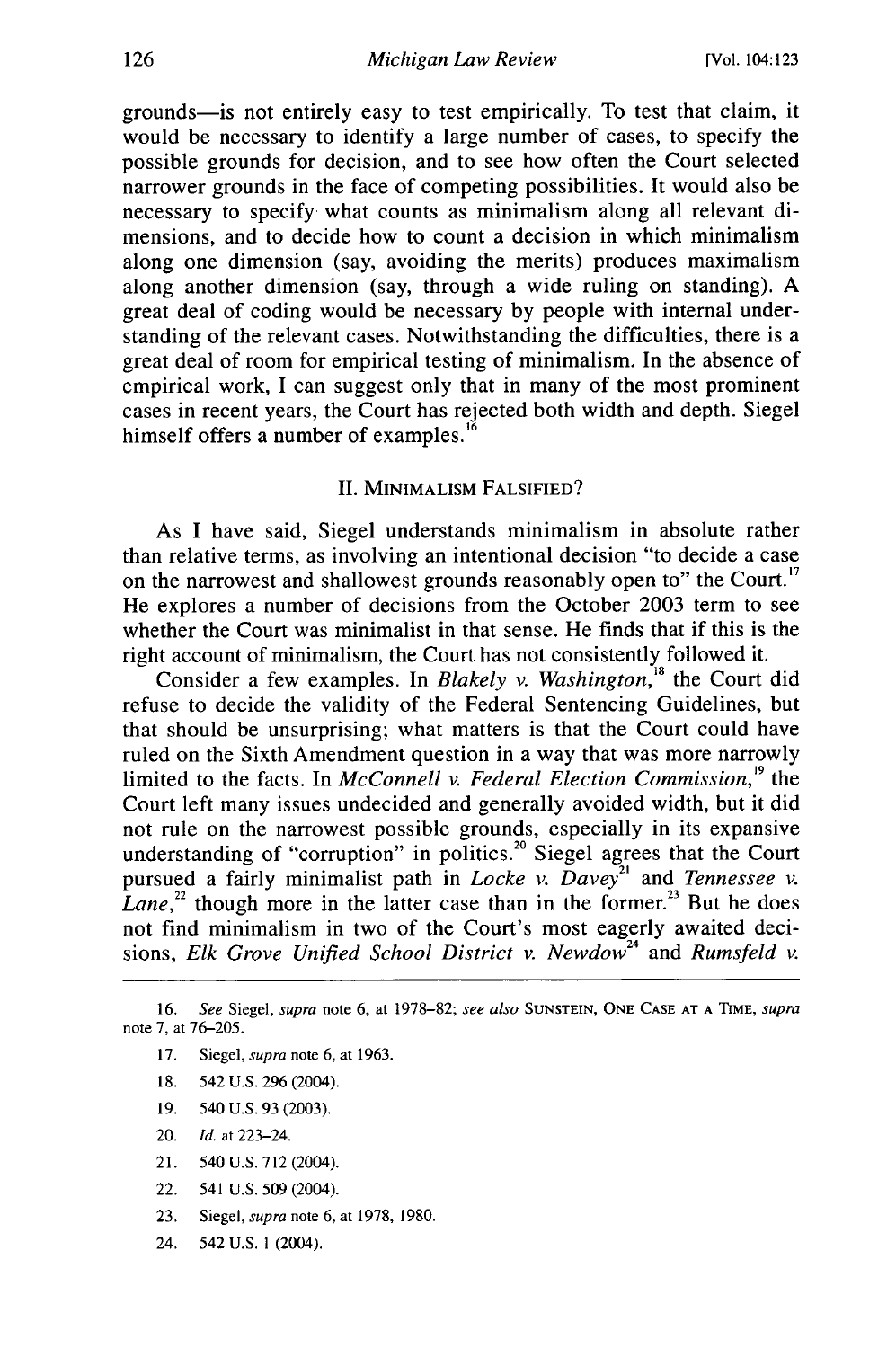*Padilla.25* He acknowledges that *Newdow,* refusing to resolve the constitutionality of the Pledge of Allegiance, was in a sense minimalist,<sup>26</sup> but he thinks that *Padilla,* involving a merits-avoiding procedural ground, announced a broad (procedural) rule with large implications for other issues. $27$ 

In a series of instructive discussions, Siegel convincingly shows that, in a number of cases in the 2003 term, the Court did not rule in the narrowest imaginable way. But is that big news? Let us identify a continuum of possible outcomes, from a denial of certiorari, to a refusal to reach the merits, to a fact-bound decision that goes barely beyond the immediate parties, to a decision that states an identifiable if narrow rule with an identifiable if shallow rationale, to a decision that offers an identifiable but broad rule, and so on, culminating in a truly maximalist (if also unfathomable) decision that resolves all questions for all time by reference to the most fundamental of principles. Focusing on the 2003 term, Siegel makes a special target of my 2004 op-ed, which, to be sure, does not analyze minimalism in much detail. But the essential claims in that little op-ed may nonetheless hold. In *Newdow,* the Court did refuse to assess the Pledge of Allegiance on the merits. In *Padilla,* the Court did refuse to rule on the merits of an exceptionally controversial **28** issue of presidential authority; the same **<sup>2</sup>** is true of the *Cheney* case.<sup>28</sup> In cases involving sexually explicit material<sup>29</sup> and enemy combatants,<sup>30</sup> the Court did say more than was strictly speaking "necessary," but it also showed a tendency toward both narrowness and shallowness insofar as it deliberately refused to resolve some of the key questions raised by the litigants.<sup>3</sup>

Siegel's most interesting point, it seems to me, is that a decision that is minimalist along one dimension may be wide or deep on another. If a court invokes a procedural ground to avoid the merits, that very ground might be ambitiously reasoned or apply to a wide range of problems not before the Court. Siegel is right to emphasize this possibility. He is also right to identify many ways during the **2003** term in which the Court failed to choose the narrowest possible rationale for its decision. But I wonder if that is the appropriate test of the minimalist hypothesis. Notwithstanding a regrettably loose phrase in an op-ed ("as narrowly as possible"), those who find strong minimalist tendencies in the Supreme Court are inclined to think that Siegel may have mounted an attack, illuminating to be sure, on a strawman.

26. Siegel, *supra* note 6, at 1982.

- 28. Cheney v. United States District Court for the District of Columbia, 542 U.S. 367 (2004).
- 29. Ashcroft v. ACLU, 542 U.S. 656 (2004).
- 30. Hamdi v. Rumsfeld, 542 U.S. 507 (2004).
- 31. For detailed discussion, see Sunstein, *supra* note 25.

<sup>25. 542</sup> U.S. 426 (2004). The case is discussed in Cass R. Sunstein, *Minimalism at War,* 2004 Sup. CT. REV. 47.

<sup>27.</sup> *Id.* at 1985.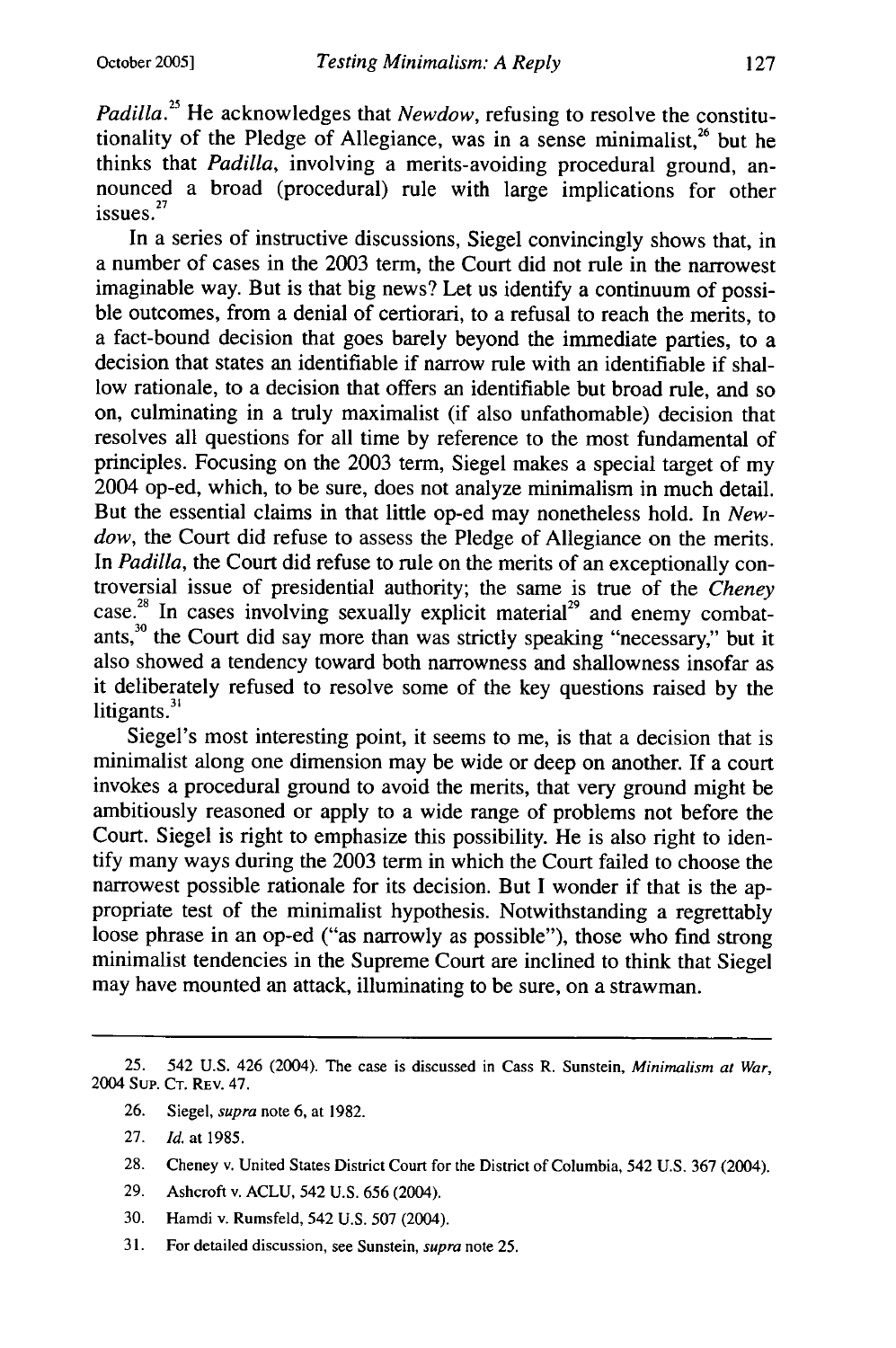#### **Il1.** Is MINIMALIsM BAD?

Siegel dislikes minimalism; he believes that it is normatively unattractive, because it leaves so much uncertainty. He emphasizes that "often it is critical that the Court provide guidance, either to the lower courts or to the political process."<sup>32</sup> Objecting to the uncertainty introduced by *Rasul v. Bush,33 Newdow,34* and *Lane,35* he thinks that the Court should try to provide clear rules for others, so as to reduce aggregate decision costs. Siegel fears that minimalist decisions often leave important problems to lower courts, not to citizens and their representatives, and to that extent such decisions do not promote democratic goals. He believes that the Supreme Court is a guardian as well as a guide, and he insists that it is appropriate for constitutional theory to specify the areas in which ambitious rulings are justified, even when those rulings reject the outcomes of political processes.

I am not sure how much Siegel and I disagree on the normative questions. I have not argued, and I do not believe, that minimalism is generally or always the right path.<sup>36</sup> When planning is important, minimalism is hazardous; when minimalism imposes high decisional burdens on others, the argument for minimalism is weakened. Hence minimalism must be evaluated in terms that have become familiar from the rules-standards debate in many domains of the law.<sup>37</sup> If it is desirable for the Supreme Court to leave decisions to lower courts, it is partly because lower court decisions are less final, and a degree of percolation can occur there at the same time that deliberative debate takes place within the citizenry as a whole. In the end Siegel and I agree that the argument for minimalism is strongest in an identifiable class of cases: those in which American society is morally divided, those in which the Court is not confident that it knows the right answer, and those in which the citizenry is likely to profit from more sustained debate and reflection.<sup>38</sup>

If Siegel and I have a normative disagreement, it is because he is more confident than I am about what he calls "the Supreme Court's role-and comparative advantage-in our constitutional system of separate but interrelated powers."<sup>39</sup> Invoking *Brown v. Board of Education*,<sup>40</sup> which he labels "heroic."<sup>41</sup> he emphasizes that as compared to other institutions, "the Justices

- 32. Siegel, supra note 6, at 2003.
- 33. Rasul v. Bush, 542 U.S. 466 (2004).
- 34. Elk Grove Unified Sch. Dist. v. Newdow, 542 U.S. 1 (2004).
- 35. Tennessee v. Lane, 541 U.S. 509 (2004).
- 36. See **SUNSTEIN, ONE CASE AT A TIME,** supra note **7,** at 54-60.
- 37. See id. at 57-60.
- **38. SUNSTEIN, ONE CASE AT A** TIME, supra note 7, at 59, 257-58; Siegel, supra note 6, at 2016.
	- 39. Siegel, supra note 6, at 2015.
	- 40. 347 U.S. 483 (1954).
	- 41. Siegel, supra note 6, at 2015.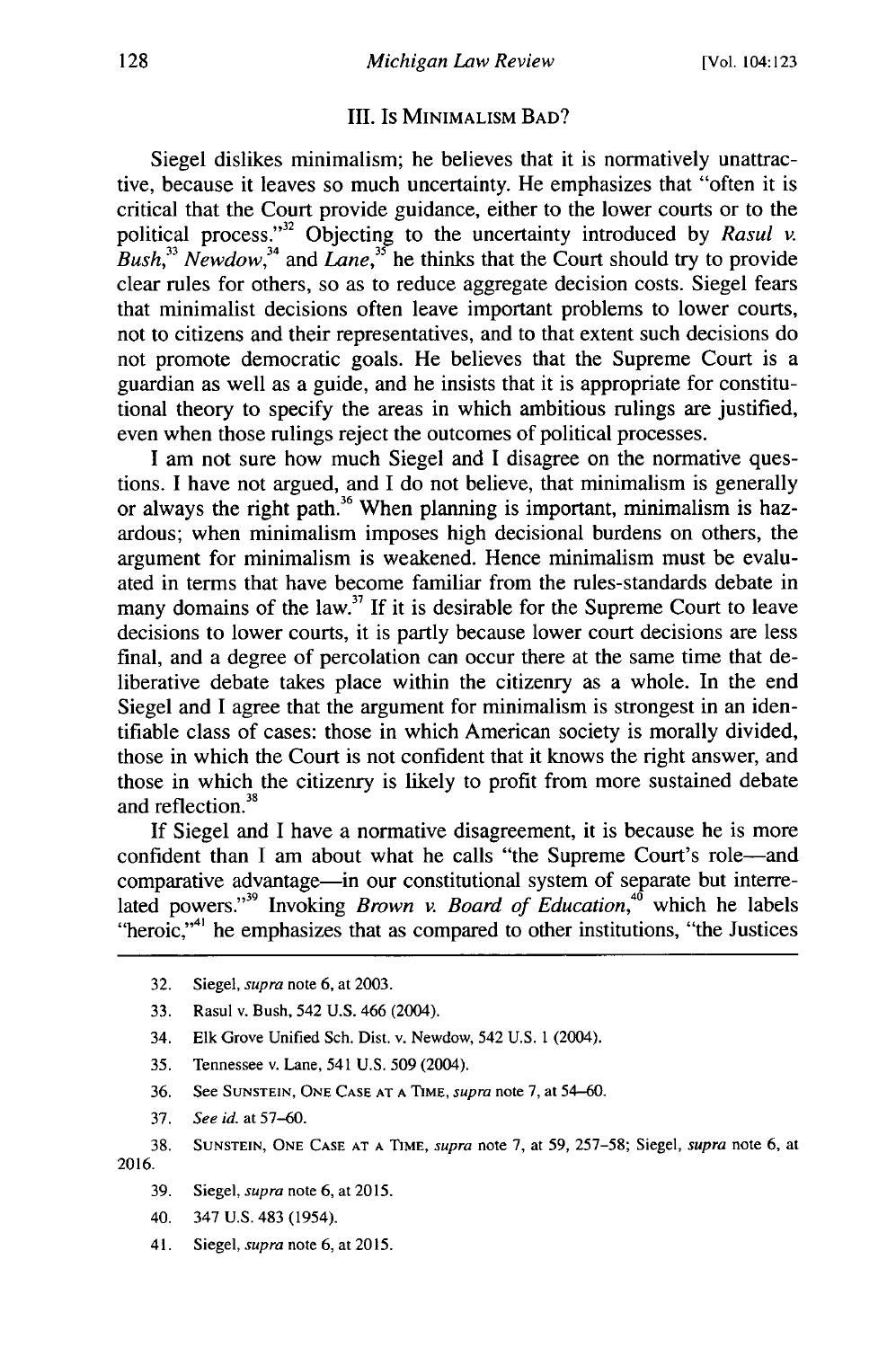are more insulated from the pressures of majoritarian politics and therefore better equipped to protect minority rights." $42$  This is of course a plausible and time-honored view, defended in whole or in part by the early Bickel,<sup>43</sup> Dworkin,<sup>44</sup> and Ely.<sup>45</sup> Certainly it is easy to find cases in which the Court's insulation served the nation well. But if we are going to celebrate *Brown, <sup>6</sup>* we had better not forget about *Dred Scott v. Sandford<sup>17</sup>* or *Lochner v. New York*<sup>48</sup> or *Coppage v. Kansas*<sup>49</sup>—or, for that matter, *United States v. Morri*son,<sup>50</sup> Kimel v. Florida Board of Regents,<sup>51</sup> City of Boerne v. Flores,<sup>52</sup> Board of Trustees of the University of Alabama v. Garrett,<sup>53</sup> Adarand Constructors, *Inc. v. Pena*,<sup>54</sup> and *Gratz v. Bollinger.*<sup>55</sup> The Court's conception of what principle requires, and its understanding of what it means to defend "minority rights," should not be taken as unerring. From the moral point of view, insulation from majoritarian pressures is sometimes the problem, not the solution.

But good minimalists do not mean to attack the structure of judicial review. They mean to insist instead on Learned Hand's suggestion, in the midst of World War II, that "[tihe spirit of liberty is that spirit which is not too sure that it is right . . . .<sup>55</sup> In many of its best moments, the Rehnquist Court has respected that spirit, not least in decisions involving free speech,<sup>57</sup> sex equality,<sup>58</sup> the war on terrorism,<sup>59</sup> and even federalism.<sup>6</sup> In its own small way, minimalism can be heroic too.

42. *Id.*

- 43. **ALEXANDER** M. BICKEL, **THE LEAST DANGEROUS** BRANCH (1962).
- 44. RONALD DWORKIN, **LAW'S EMPIRE** (1986).
- 45. **JOHN HART ELY, DEMOCRACY AND DISTRUST** (1980).
- 46. Brown v. Bd. of Educ., 347 U.S. 483 (1954).
- 47. 60 U.S. **393 (1857).**
- 48. **198** U.S. 45 (1905).
- 49. **236** U.S. **1** (1915).
- 50. 529 U.S. 598 (2000).
- 51. 528 U.S. 62 (2000).
- 52. 521 U.S. 507 (1997).
- 53. 531 U.S. 356 (2001).
- 54. 515 U.S. 200 (1995).
- 55. 539 U.S. 244 (2003).

56. **LEARNED HAND,** *The Spirit of Liberty,* in **THE SPIRIT OF LIBERTY: PAPERS AND AD-DRESSES** OF **LEARNED HAND** 189, 190 (Irving Dillard ed., Alfred A. Knopf 1952).

**57.** Denver Area Educ. Telecomms. Consortium, Inc. v. Fed. Communications Comm'n, 518 U.S. **727** (1996).

- 58. United States v. Virginia, **518** U.S. 515 (1996).
- 59. Hamdi v. Rumsfeld, 542 U.S. **507** (2004).

60. Nev. Dep't of Human Res. v. Hibbs, **538** U.S. **721 (2003);** Solid Waste Agency v. United States Army Corps of Eng'rs, **531** U.S. **159** (2001).